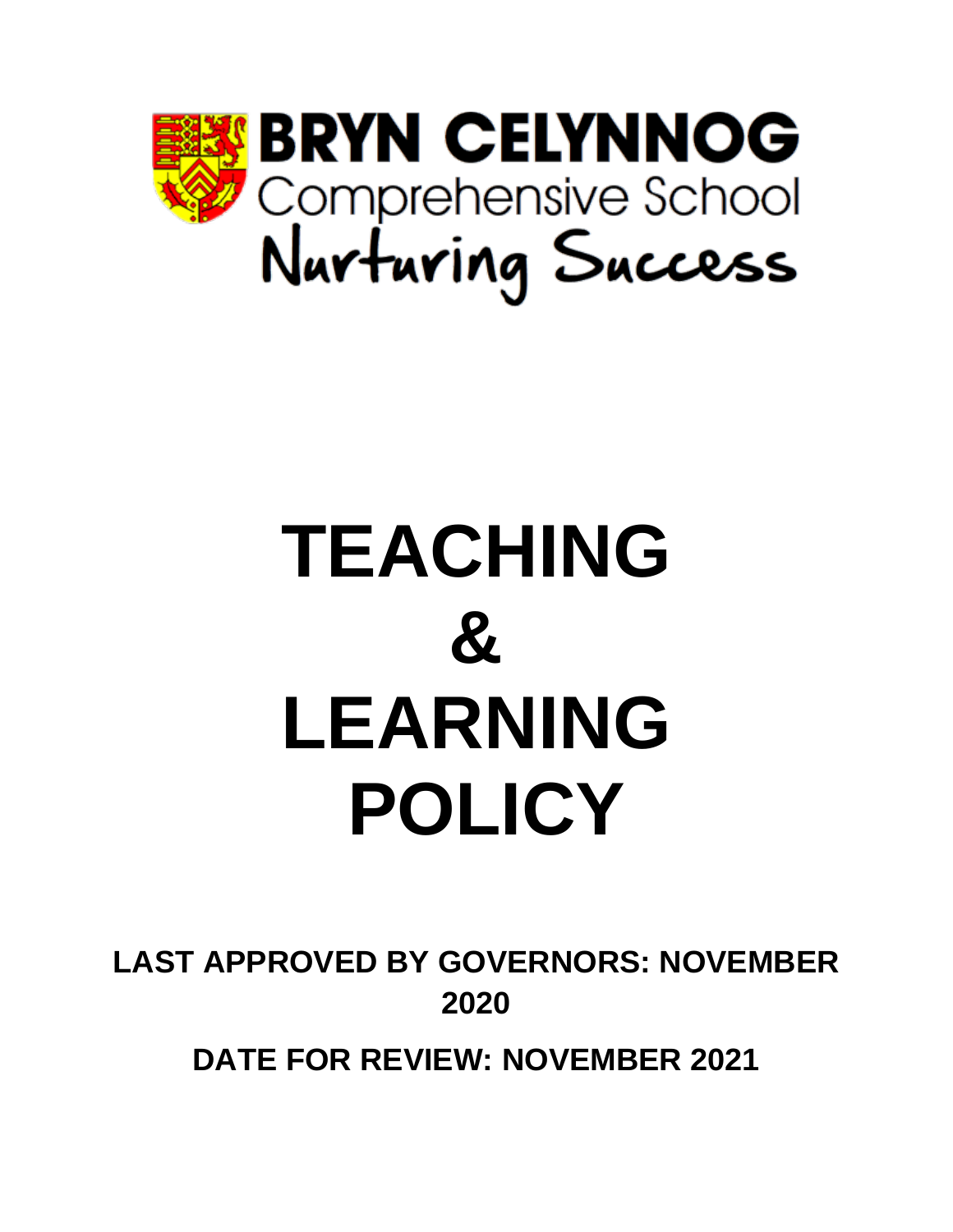# **BRYN CELYNNOG COMPREHENSIVE SCHOOL**

# **TEACHING AND LEARNING POLICY**

# **PHILOSOPHY**

Teaching and learning are the core purpose of what we do. High quality learning, teaching and subsequently achievement are what we want for every student within the school. The more that we have a shared understanding of what constitutes effective teaching and learning, the greater our success will be. Good teaching and learning should be underpinned by the following key aspects:

- Students should be challenged in their lessons;
- Students and staff should display and seek always to develop a growth mindset, whereby:
	- $\circ$  It is understood that there are no limits to our potential
	- $\circ$  That the concept of "natural ability" is less important than:
		- Having a growth mindset
		- The power of practice
		- **•** The attitude that there are no ceilings to our potential in all areas
- Student outcomes at all levels should be at least in line with, and ideally above, their targets.

# **PRINCIPLES**

- The basics of teaching and learning consistent expectations are our most powerful tool to ensuring a climate for learning in all classrooms.
- Lesson structure clearly structured lessons promote learning.
- Differentiation our classes are made up of individual learners with a variety of needs; teaching and learning should take account of students from different cohorts and with varied abilities.
- Assessment assessment gives students clear guidance about the standard of their work and how they can improve.
- Blended learning all subjects should use *Microsoft Teams* as a platform with which to support students in their learning. Further details on this are contained within the Blended Learning Policy.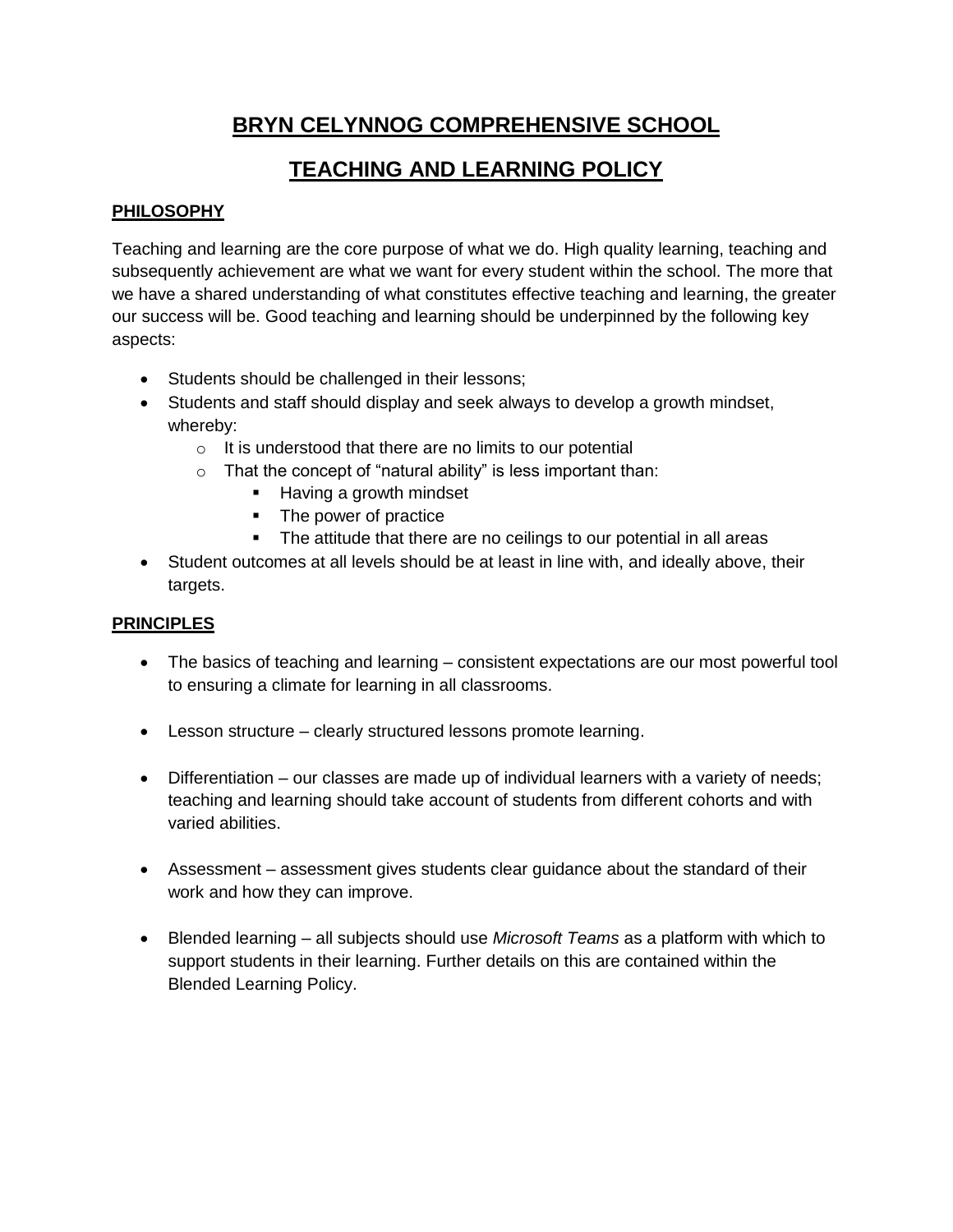### **PRACTICE**

#### The basics – how to create a climate of learning

- Entry into the classroom should be orderly. Teachers should greet students as they enter, observing current social distancing guidelines. Students should sanitize their hands on entry. Students should get themselves ready for the lesson from the outset, getting out equipment and journals and placing bags on the floor.
- Staff should teach the lesson from within the identified teacher area at the front of the class (this is identified by the use of tape on the floor). Staff must wear a face covering/visor whenever they leave this area.
- The register should be taken within the first 10 minutes of the lesson.
- All teaching groups should have a seating plan. This should be designed in order to aid classroom management and to enable teachers to support and challenge their students. It should also be completed on Classcharts and must be accurate and be kept up to date for track and trace purposes.
- The ethos of challenge, hard work and the power of practice must be promoted by all staff in all lessons.
- It is the responsibility of staff to model the behaviour that they want students to adopt.
	- o Staff should be assertive and respectful;
	- $\circ$  Staff should try to focus on praising the behaviour that they want to see
- Establish routines for the handing out of books etc. at the beginning of the lesson
- Staff must pick up on any behavioural issues. Staff should be proactive in managing behaviour within the classroom. Providing challenging lessons underpinned by high expectations is the key to successful behaviour management. Staff should use the school discipline policy (Discipline for Learning) to support them in this.
- Dismiss students in an orderly manner (table by table, row by row etc.). All students should sanitise their hands when exiting the room.
- Reinforce these classroom routines whenever necessary, and always at the start of each new half-term. It really is time well-invested.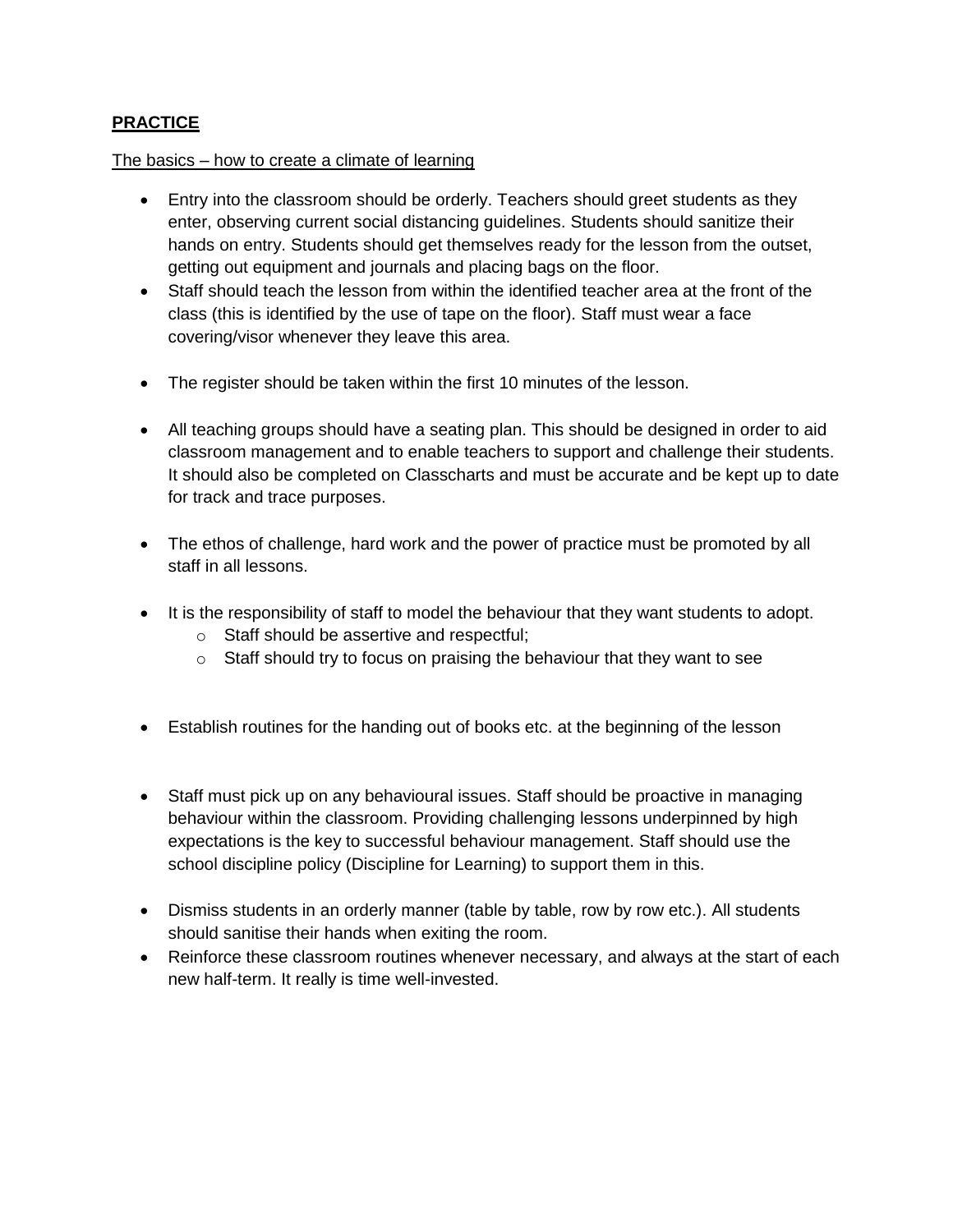#### **Lesson structure**

*Teachers at Bryn Celynnog should always strive to produce lessons that meet most of the following criteria. These can be used as a "checklist" for lesson preparation – they typify the type of lesson experience that we try to develop at Bryn Celynnog. For some types of lesson they may not always all be applicable. The key is that staff should think carefully of the challenging outcomes that they want to achieve, and to design lessons that enable all students to achieve those outcomes.*

- **1. Lessons should be conducted at pace, with a range of challenging activities.** 
	- $\circ$  Pace and enthusiasm ensure that students will be enthused and engaged.
	- $\circ$  A suitable range of activities should be included in the lesson. These will often move from lower-order to higher-order skills, in order to enable progression to occur.
	- $\circ$  All students should be challenged to push the boundaries of their learning staff need to display a growth-mindset in their planning, encouraging students to strive to achieve beyond their target grades.
	- o The language used should encourage students to achieve.
	- $\circ$  There must be challenging activities that are suitable for students of all ability levels within the class. Differentiation of some form must be present.
- **2. Lessons may have some form of initial activity** to reflect on previous learning, to develop literacy or numeracy, to practise existing skills, or to introduce the new learning to be addressed during the lesson. This is not compulsory but is often advisable, enabling learning to occur from the outset.
	- $\circ$  A starter or initial activity can act as a "hook" to capture interest from the outset.
	- $\circ$  It can enable students to see the learning links with the previous lesson to see where today's activities fit into their learning journey.
	- $\circ$  The initial input can take any form, so long as it imparts initial information from which further investigation or activities can derive, or could take the form of a question. As such, it should occur within the context of a topic or scheme of lessons.
- **3. Lessons should demonstrate clear development of knowledge, skills, understanding, practical ability and so on, or any combination thereof.**
	- o Clear progression must be evident in the planning and execution of the lesson, leading to outcomes at least in line with expectations.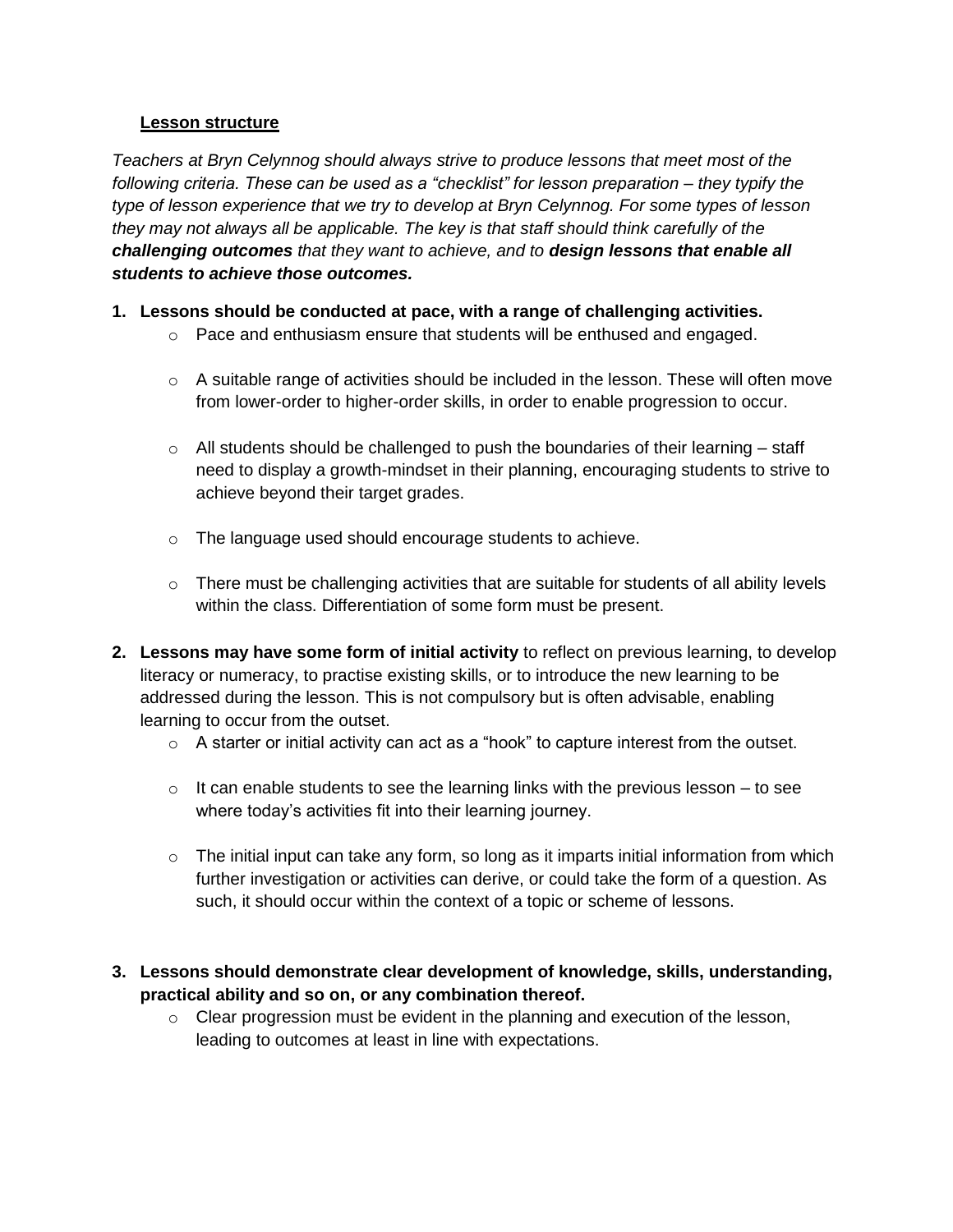- $\circ$  One way to achieve this is to have a number of activities, each developing skills, knowledge, understanding or practical ability – these should be of increasing challenge, enabling progress to be seen from the starting point to the end.
- $\circ$  This requires some way of gauging where students are at the start of the lesson, so as to demonstrate that tangible progress has been made relative to the starting point (that is; as a result of the lesson, have students made progress in their learning at least in line with their ability, as demonstrated by outcomes?)
- o Mini-plenaries can be used at regular intervals to consolidate learning.
- 4. **Students should be told in advance what they are doing, why they are doing it and where the lesson is leading.** 
	- $\circ$  At all stages of the lesson students should be aware of what they are doing and why they are doing it. This helps students to see the logic of what they are doing, and therefore to engage in the lesson.
	- $\circ$  The journey to be undertaken during the lesson (and why it is being undertaken) should be clarified from an early part of the lesson – this builds anticipation and a sense of engagement. This requires more than just reading through the objectives.
	- o Transition points should be used **overtly** to guide students through their learning experience.
- **5. Modelling should be used whenever possible to clarify processes and approaches for the students**
	- $\circ$  Show students what success looks like this then gives them something to aspire to, and the tools to achieve with.
	- $\circ$  Modelling can be written, verbal, literacy/numeracy based, process based, and so on.
	- $\circ$  We often assume that all students can perform tasks that we may find quite basic  $$ often they cannot. Spending just 30 seconds modelling key processes (such as identifying key words or structuring sentences) can lead to a significant improvement in outcomes. Demonstrate practical activities whenever possible.
- **6. Lessons should respond to the needs of the students as they become apparent during the lesson – the best lessons are fluid, not limited by an un-reflexive (and unreflective) lesson plan ("think on your feet"; "play what's in front of you")**
	- o Over-planning can act to stifle progress and innovation.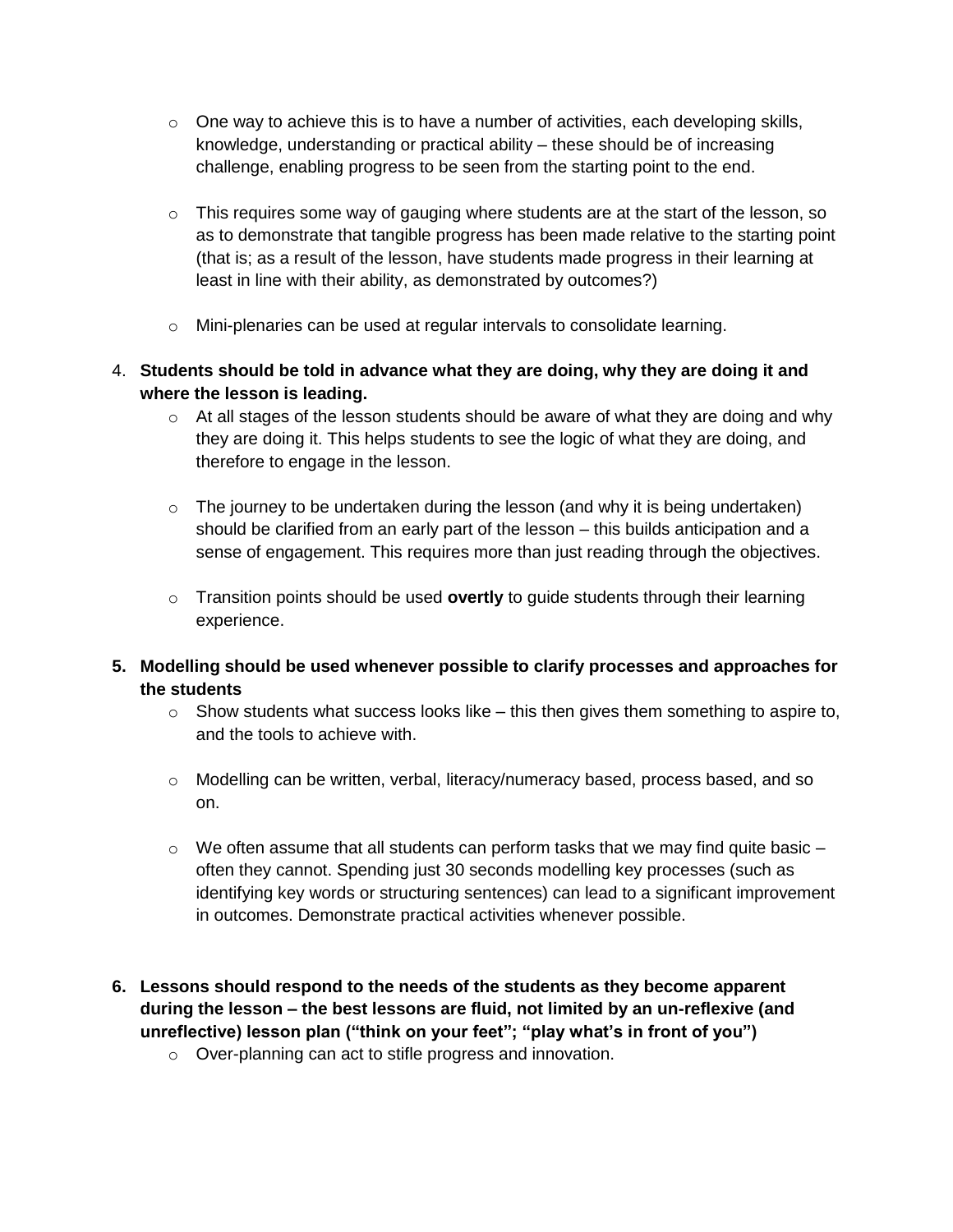- $\circ$  Staff need to be flexible enough to react to what is in front of them. You need to be able to address the ever-changing needs of the class.
- $\circ$  You have permission to do whatever is best to secure progression and standards, whether on your lesson plan or not. Don't be afraid to deviate from your plan!
- **7. Some form of assessment should be present in each lesson, in order to gauge the extent of progress and, if appropriate, to identify next steps.** 
	- $\circ$  If formal assessment is occurring, students should be provided with levelled success criteria/ markschemes and the like **in advance**, in order to target their answers.
	- $\circ$  Assessment does not have to be written. It can take many other forms (e.g. oral/presentations, etc.)
	- $\circ$  Do not just give students the success criteria explain and ideally model how to use them by applying the criteria to an existing written (or verbal) answer.
	- $\circ$  Peer and self-assessment are powerful tools, especially when combined with targets for future improvement.
- **8. Lessons may have some form of closing activity in order to consolidate or to reflect upon learning, or to set the scene for the next lesson.** 
	- $\circ$  The key here is to leave the students with a clear understanding of the progress they have made and, ideally, to leave them hungry for the next lesson.
	- $\circ$  This should lead to some element of reflection or consolidation of skills.

## **9. The content of the lesson should be posted on Microsoft Teams, with links to suitable resources (as appropriate). Specific work should be set for students that are selfisolating.**

### **Differentiation**

Differentiation takes into account the needs of all learners and plans to ensure that all learners are set challenging goals and make expected progress.

We recognise that:

• Different students have different needs, related to influences both within and beyond the classroom. Awareness of the needs of specific groups will enhance the provision for individuals

• Teachers will be aware of the needs of specific groups such as SEN, FSM (free school meals), and CLA (Looked After children), and will provide the appropriate support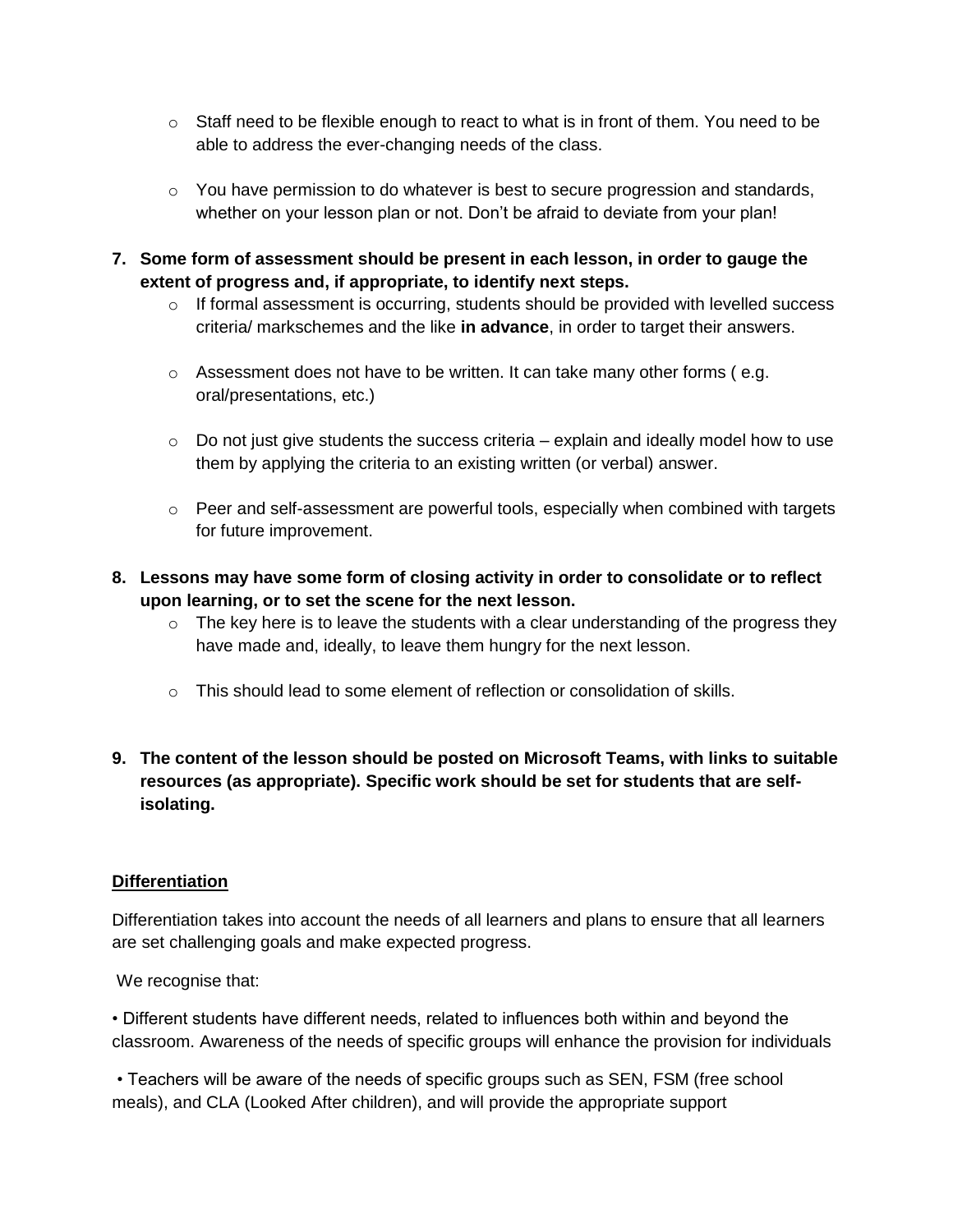Differentiation can take many forms and can often be grouped into differentiation by process (how students learn), and /or differentiation by content (what students learn). Differentiation by process includes:

• Providing a range of alternative tasks

• Deliberate grouping of students according to tasks (e.g. grouping all of the most able students together to work on a particularly challenging task; mixed ability grouping for peer teaching etc)

- Assigning roles to individual students (e.g. leader, scribe, questioner, spokesperson etc)
- Support provided by a TA
- Varying degrees of challenge within teacher questioning and response.

Differentiation by content includes:

• The qualification/tier students are studying for

• Developing and adapting resources to both support and extend students, taking into account all students' needs.

Often differentiation will take the form of differentiation by outcome. This is often the case in summative assessments and in public examinations.

Intervention strategies are used, based on data, to address the needs of all students. This will often take the form of "close the gap" (CTG) marking that occurs to improve a targeted area of an assessment. Interventions can also occur following the analysis of tracking data in order to address the needs of students who are underperforming relative to target, who are on target, or who are exceeding their identified target. In this way all students can be challenged to improve by the development of challenge for all and of "growth mindsets."

#### **Formative Assessment**

The aim of formative assessment is to give students clear guidance about how to improve their work and how they have been successful. Formative assessment allows the learner to reflect and then put in place strategies to improve. Formative assessment works best when students are engaged in an ongoing dialogue about their progress. Students should be actively involved in the assessment process, giving them ownership of their learning and encouraging independent learning. The principles of formative assessment are:

- Formative feedback should encourage and support the individual needs of students in a constructive way and allow students to take ownership of their learning.
- Students should be given opportunities to act upon assessment.
- Sharing understanding of assessment criteria allows students to know what they need to do to be successful and hence make more progress.